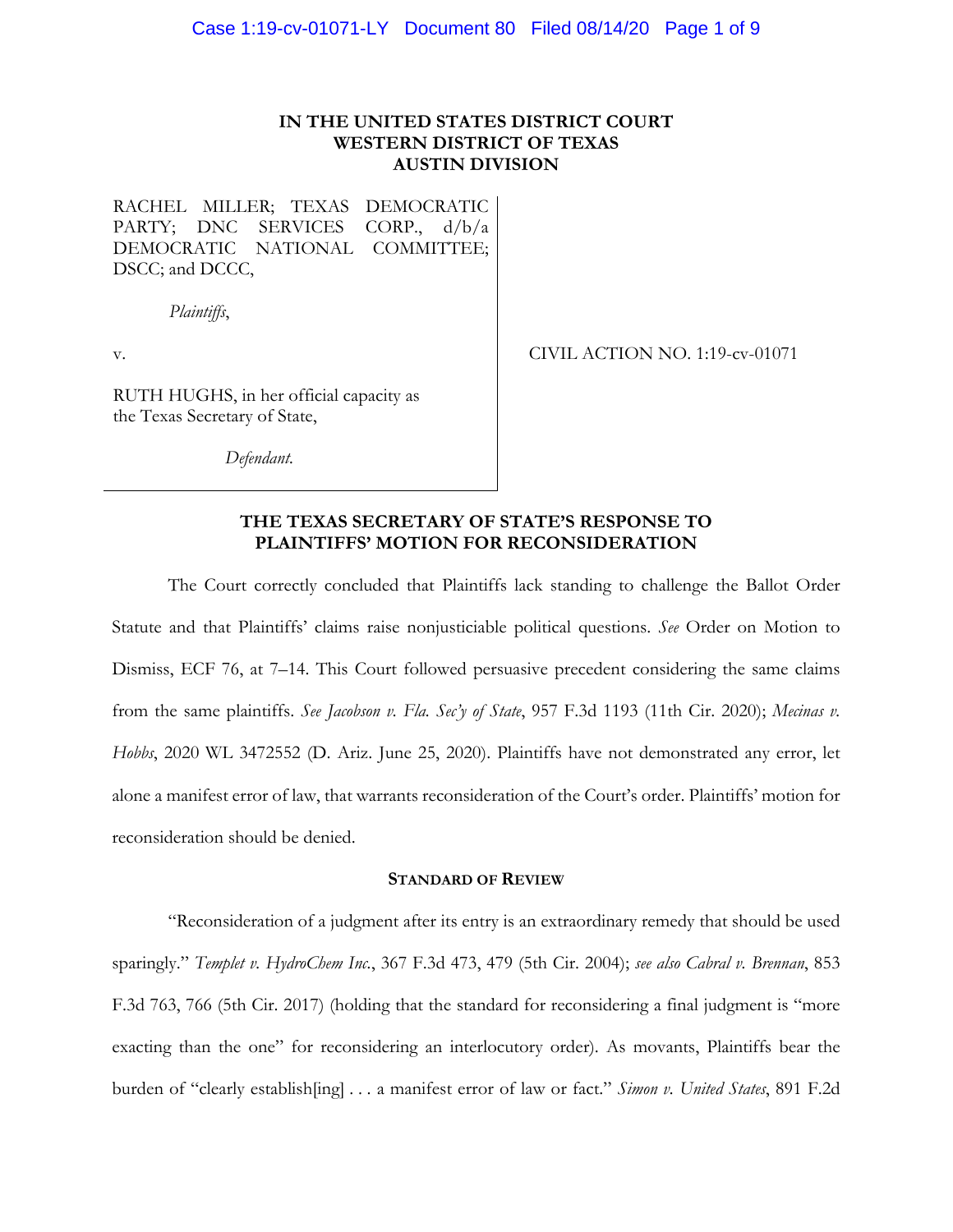### Case 1:19-cv-01071-LY Document 80 Filed 08/14/20 Page 2 of 9

1154, 1159 (5th Cir. 1990). A "'[m]anifest error' is one that is plain and indisputable, and that amounts to a complete disregard of the controlling law or an obvious mistake or departure from the truth." *Berezowsky v. Rendon Ojeda*, 652 F. App'x 249, 251 (5th Cir. 2016) (quotations omitted).

#### **ARGUMENT**

Plaintiffs' motion for reconsideration is limited in scope: they do not assert that there has been an intervening change in controlling law or new evidence not previously available to them. Instead, they argue that the Court manifestly erred in its legal analysis. Motion for Reconsideration ("Mot."), ECF 78 at 1. The Court dismissed this case based on two independent grounds: Plaintiffs' lack of standing and the nonjusticiable nature of the political question presented by Plaintiffs' claims. Plaintiffs must clearly prove that the Court manifestly erred on both of those two issues for this case to proceed. Plaintiffs cannot meet their burden on either issue, let alone on both.

#### **A. Plaintiffs do not have competitive standing.**

First, Plaintiffs contend that they have "competitive standing" to assert their claims. Mot. at 2–4. They argue that *Texas Democratic Party v. Benkiser*, 459 F.3d 582 (5th Cir. 2006), stands for the proposition "that political parties have competitive standing to challenge election laws that threaten their electoral prospects by systemically favoring another party over them." Mot. at 2. As an initial matter, "[a] motion for reconsideration may not be used to . . . introduce new arguments." *LeClerc v. Webb*, 419 F.3d 405, 412 n.13 (5th Cir. 2005). Plaintiffs' response to the motion to dismiss never mentioned "competitive standing." *See generally* ECF 36. It cited *Benkiser* only for unrelated propositions regarding associational standing. *See id.* at 15–16. Plaintiffs "forfeited" this "[a]rgument[] in favor of standing." *Ctr. for Biological Diversity v. EPA*, 937 F.3d 533, 542 (5th Cir. 2019).

In any event, *Benkiser*'s holding was far more limited than Plaintiffs claim. First, nowhere did *Benkiser* use the term "competitive standing"; instead, *Benkiser* concluded that a political party has direct standing to bring claims in certain limited circumstances. 459 F.3d at 586. In *Benkiser*, the Fifth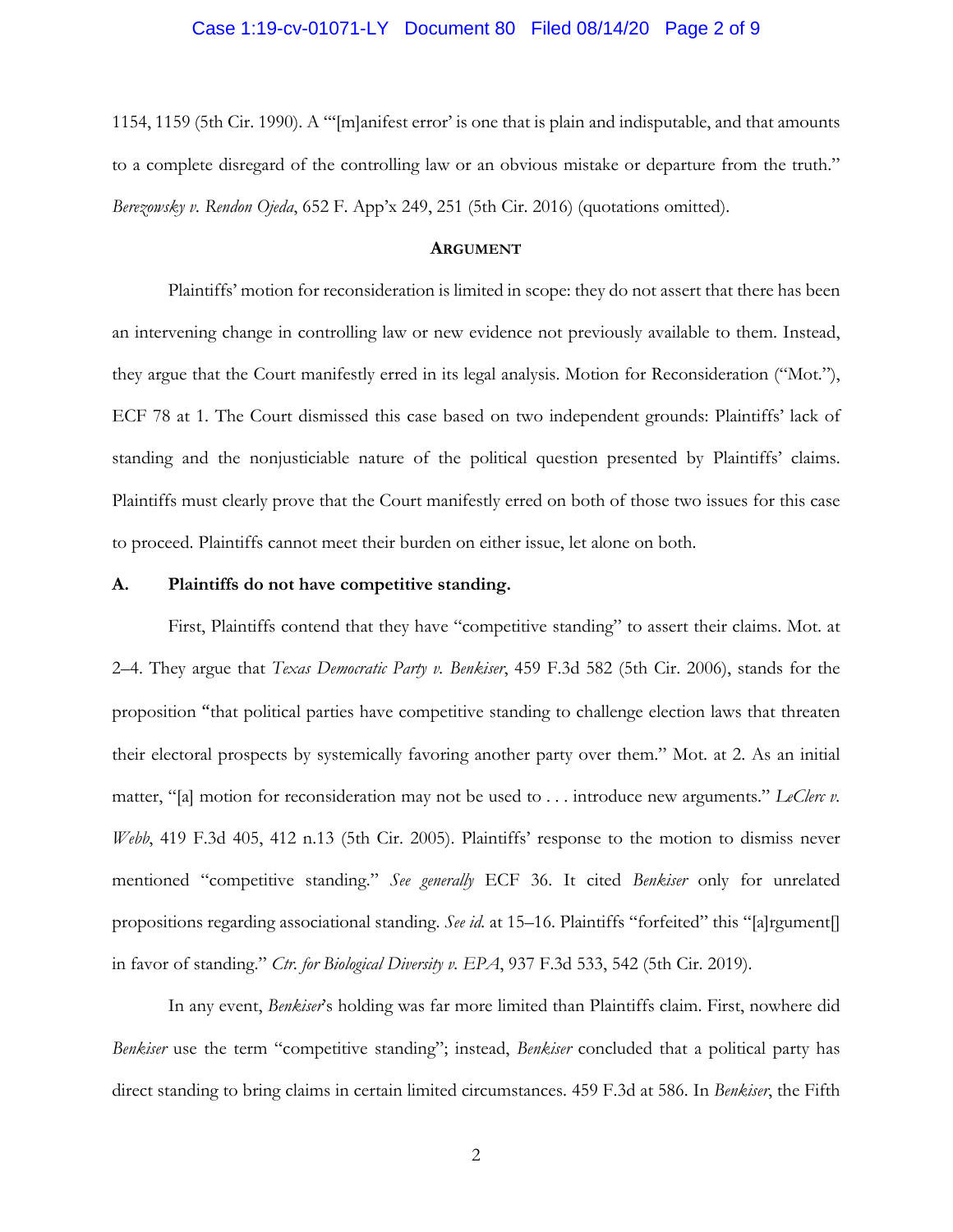## Case 1:19-cv-01071-LY Document 80 Filed 08/14/20 Page 3 of 9

Circuit found that the Texas Democratic Party could challenge the Republican Party of Texas's removal and replacement of an ineligible candidate for a Congressional seat. *Id.* Having to contend against a new candidate in a Congressional race, especially in a late stage in the process, would require the Texas Democratic Party "to raise and expend additional funds and resources to prepare a new and different campaign in a short time frame." *Id.* (citation omitted). And the party's "threatened loss of political power . . . likely would be redressed by a favorable decision, which would preclude a Republican replacement candidate." *Id.* at 587.

*Benkiser* is thus cabined to the context of a specific race in which a party's candidate was allegedly harmed by an ineligible candidate appearing on the same ballot. Plaintiffs cite no authority in the Fifth Circuit interpreting *Benkiser* to allow plaintiffs to challenge any law that allegedly provides a general partisan advantage or disadvantage. Moreover, several courts have recognized *Benkiser*'s narrow applicability, *see, e.g.*, *Townley v. Miller*, 722 F.3d 1128, 1136 (9th Cir. 2013), with one court describing "competitive standing" as a "very limited theory" and noting that it requires a plaintiff to allege "that another candidate has been impermissibly placed on the ballot." *Mecinas*, 2020 WL 3472552, at \*11-12 (finding plaintiffs lacked standing to challenge Arizona's ballot order statute).

Plaintiffs have not alleged, nor could they, that the Ballot Order Statute has caused any candidate to be wrongfully placed on the ballot. Instead, Plaintiffs' asserted injuries are based on "generalized partisan preferences," which "federal courts are not responsible for vindicating." *Jacobson*, 957 F.3d at 1204 (citation omitted, cleaned up). For these reasons, the Court did not err, let alone clearly and manifestly so, in concluding that Plaintiffs lack direct standing to challenge the Ballot Order Statute.

The Court has already considered *Benkiser* in its analysis of Plaintiffs' standing, and it cited the case in support of its dismissal. *See* Order at 11. Doing so was not a manifest error of law.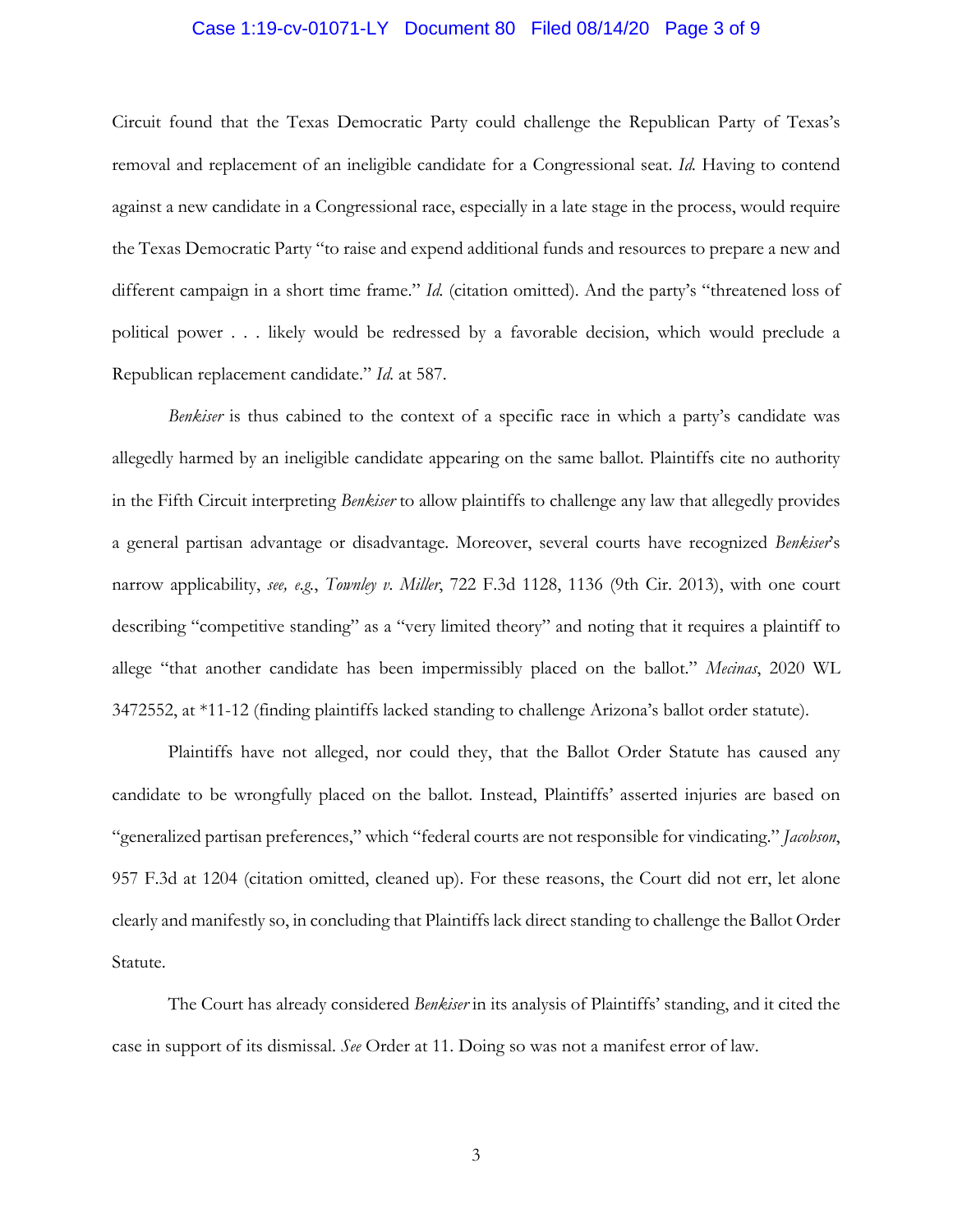## Case 1:19-cv-01071-LY Document 80 Filed 08/14/20 Page 4 of 9

### **B. Plaintiffs did not allege a specific diversion of resources.**

Next, Plaintiffs seek reconsideration of the Court's holding that they lack organizational standing, which requires a showing that they "diverted significant resources to counteract the defendant's conduct." *NAACP v. City of Kyle*, 626 F.3d 233, 238 (5th Cir. 2010). The Court has already correctly concluded that Plaintiffs' failure to allege "that the diversion of resources concretely and 'perceptibly impaired' [their] ability to carry out their purpose" meant they could not establish organizational standing. Order at 11. At no stage in this case did Plaintiffs plausibly allege that their reactions to the Ballot Order Statute "differ from [their] routine [political] activities," nor did they identify "any specific projects" put on hold as a result of the Ballot Order Statute. *City of Kyle*, 626 F.3d at 238. The Court did not impose a heightened burden at the Rule 12 stage, *contra* Mot. at 5; instead, the Court simply applied well-settled standing principles. *See City of Kyle*, 626 F.3d at 238. The Court has already rejected Plaintiffs' arguments to the contrary, and Plaintiffs cannot meet their burden to prove that doing so was a manifest error of law.

Moreover, Plaintiffs' supposed diversion of resources does not support standing for another reason. "[W]hile changing one's campaign plans or strategies in response to an allegedly injurious law can itself be a sufficient injury to confer standing, the change in plans must still be in response to a reasonably certain injury imposed by the challenged law." *Zimmerman v. City of Austin*, 881 F.3d 378, 390 (5th Cir. 2018). A diversion of resources does not suffice unless the plaintiff "would have suffered some other injury if it had not diverted resources to counteracting the problem." *La Asociacion de Trabajadores de Lake Forest v. City of Lake Forest*, 624 F.3d 1083, 1088 (9th Cir. 2010). That is because a plaintiff "cannot manufacture standing by choosing to make expenditures based on" an alleged harm that is not itself an injury in fact. *Clapper v. Amnesty Int'l USA*, 568 U.S. 398, 402 (2013). "[A] selfinflicted budgetary choice . . . cannot qualify as an injury in fact." *Elec. Privacy Info. Ctr. v. Presidential Advisory Comm'n on Election Integrity*, 878 F.3d 371, 379 (D.C. Cir. 2017) (quoting *Am. Soc'y for Prevention*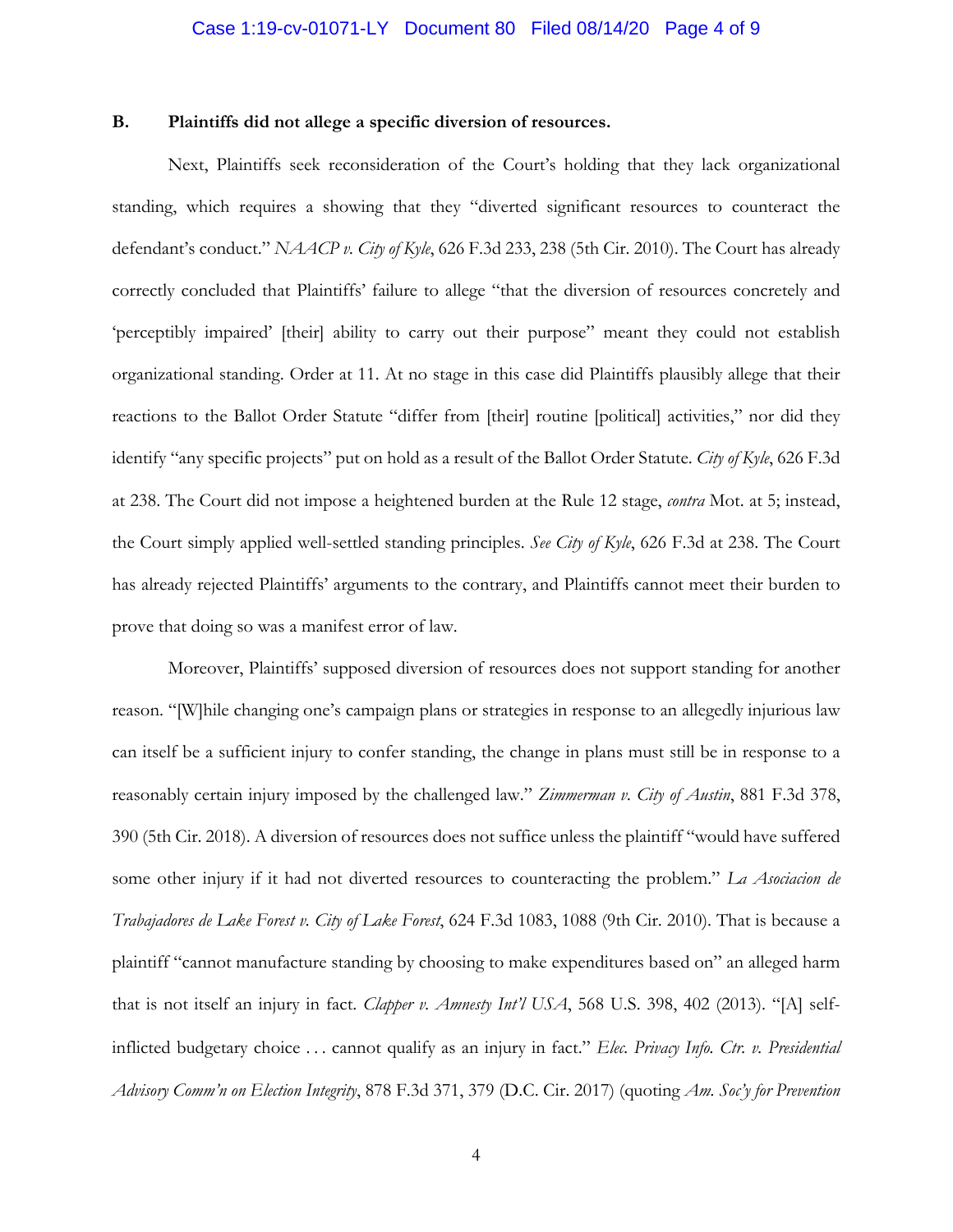### Case 1:19-cv-01071-LY Document 80 Filed 08/14/20 Page 5 of 9

*of Cruelty to Animals v. Feld Entm't, Inc.*, 659 F.3d 13, 25 (D.C. Cir. 2011). Here, Plaintiffs did not plausibly allege that their diversion of resources was necessary to avoid a different injury in fact. Their motion for reconsideration provides no argument to the contrary. *See* ECF 78 at 45.

## **C. Plaintiffs lack associational standing.**

Third, Plaintiffs contend that they have associational standing because the Ballot Order Statute causes the candidates they support to "start[] every election with a built-in disadvantage based on ballot position." Mot. at 5. The Court has already rightly rejected that argument. The Court noted that "Committee Plaintiffs' allegations merely suggest, in the abstract, that some members may have been harmed by the statute in previous elections and may be harmed in the 2020 general election." Order at 10. They failed to allege "that a specific member" would be injured." *Id.* "Such allegations are insufficient for associational standing because the alleged injury is neither concrete nor imminent." *Id.* at 10–11. The Court's prior holding is consistent with the analysis of the Eleventh Circuit, which confirmed that "the average measure of partisan advantage on which the organizations rely tells us nothing about whether ballot order has affected or will affect any particular candidate in any particular election." *Jacobson*, 957 F.3d at 1206. In their motion for reconsideration, Plaintiffs do not address that aspect of the Court's holding, let alone explain how their allegations demonstrate a concrete, imminent injury resulting from the Ballot Order Statute. They thus have not established that their members, or any candidates they support, have suffered an injury that can establish Article III standing. And they have not shown why the Court committed a manifest error of law in so holding.

#### **D. This case presents a nonjusticiable political question.**

Lastly, Plaintiffs argue that their claims can be adjudicated under a "judicially manageable standard" and thus do not raise a nonjusticiable political questions. *See* Mot. at 8. Even though the Court disagreed and refused to adjudicate what a "fair" ballot ordering scheme would be in the absence of such standards, Order at 13, Plaintiffs still do not offer the Court any help on that point. Tellingly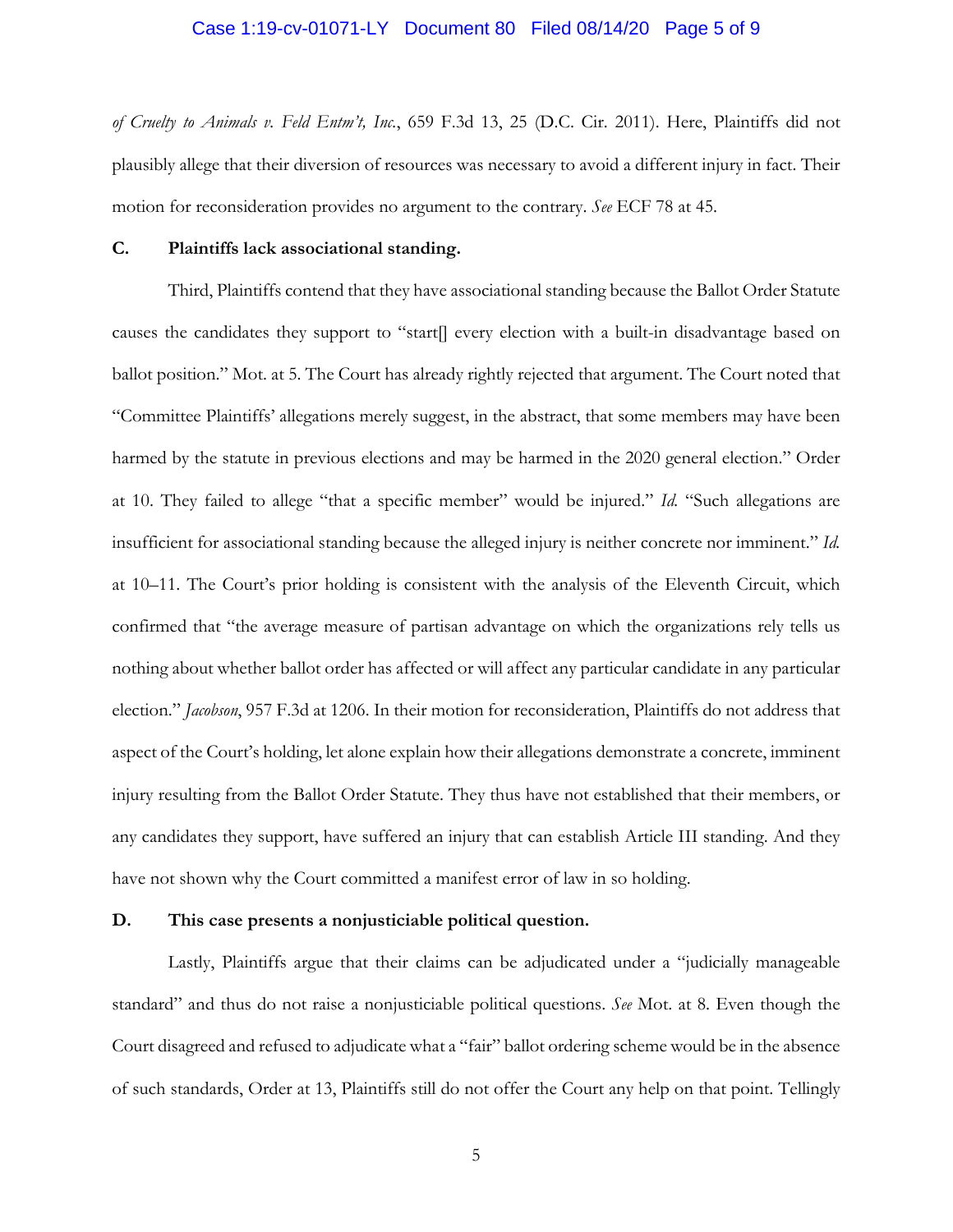## Case 1:19-cv-01071-LY Document 80 Filed 08/14/20 Page 6 of 9

absent from Plaintiffs' motion for reconsideration—just as it was absent from their response to the Secretary's motion to dismiss—is any discussion of what those standards would be. Courts cannot determine whether the Ballot Order Statute goes too far without defining a "fair" baseline. *Rucho v. Common Cause*, 139 S. Ct. 2484, 2500 (2019). Does fairness require that no votes be affected by ballot order? That no candidate receives a net benefit from ballot order? That no party receives a net benefit from ballot order? That each candidate or party have an equal chance of receiving any benefit from ballot order? To complicate matters, Plaintiffs seem to concede that minor parties and independent candidates can be denied not only any benefit from ballot order but also any chance of receiving any benefit from ballot order. *See* Complaint, ECF 1 at 9 n.3.

The Secretary asserted in her motion to dismiss that Plaintiffs have not put forward any "legal standards discernible in the Constitution for" answering these questions. Motion to Dismiss, ECF 33 at 16 (quoting *Rucho*, 139 S. Ct. at 2500). Plaintiffs still have not done so, and accordingly, the Court correctly concluded that the claims they present are nonjusticiable. *See also Mecinas*, 2020 WL 3472552, at \*13 ("[F]or the Court to examine the alleged burden on Plaintiffs, it necessarily would have to accept their version of what is 'fair,' in this case, by making it more 'fair' for Democratic candidates in the upcoming election only, by rotating Democratic and Republican candidates, or having a lottery to determine which party's candidates would be listed first. The Court cannot do so.").

Plaintiffs argue that the Supreme Court's summary affirmance in *Mann v. Powell*, 398 U.S. 955 (1970) (per curiam), a case about a state official's discretionary decision to favor incumbents, is binding precedent holding that challenges to ballot order statutes are justiciable. But neither the Supreme Court nor the district court decision that was summarily affirmed discussed the political question doctrine, and thus, there is no binding precedent in those decisions on the issue. *See Steel Co. v. Citizens for a Better Env't*, 523 U.S. 83, 91 (1998) ("We have often said that drive-by jurisdictional rulings of this sort . . . have no precedential effect."). As Judge Pryor explained, Plaintiffs' reliance on *Mann* "is plainly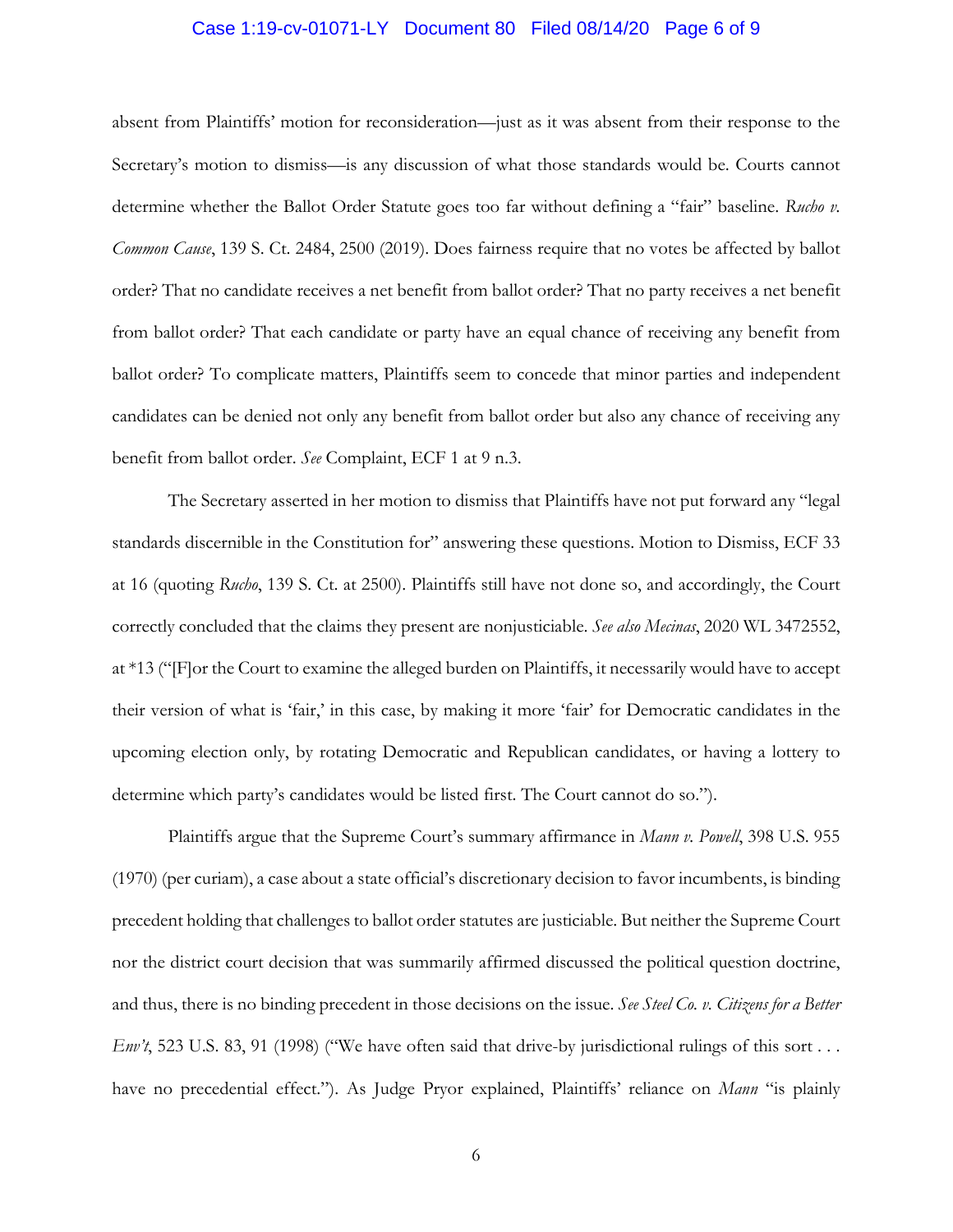### Case 1:19-cv-01071-LY Document 80 Filed 08/14/20 Page 7 of 9

wrong" because, among other reasons, "[t]he Supreme Court has cautioned that we must not overread its summary affirmances." *Jacobson*, 957 F.3d at 1222 (W. Pryor, J., concurring)

The Court appropriately followed the Supreme Court's discussion of the political question doctrine in *Rucho*, which led this Court, in agreement with two other federal judges to have recently considered this precise question, to conclude that challenges to ballot order statutes like the one at issue here are nonjusticiable. *See Mecinas*, 2020 WL 3472552, at \*13; *Jacobson*, 957 F.3d at 1212–23 (W. Pryor, J., concurring). The Court did not err, and certainly did not manifestly err, in reaching that determination.

\* \* \*

Plaintiffs request that this case be set for trial. *See* ECF 78 at 10. Even if the Court reconsidered its rulings on standing and the political question doctrine, the case would not be ripe for trial. The Secretary moved to dismiss for reasons beyond standing and the political question doctrine. *See* ECF 33; ECF 38. The Court did not reach those issues in its original order. *See, e.g.*, ECF 76 at 11 n.4, 14 n.7. Because dismissal is warranted on those additional grounds, reconsideration of the Court's previous rulings would not justify setting this case for trial.

## **CONCLUSION**

The Court correctly decided that Plaintiffs lack standing and that this case presents a nonjusticiable political question. Nothing in Plaintiffs' Motion for Reconsideration changes that analysis—let alone clearly proves that the Court committed a manifest error of law on both points. Secretary Hughs respectfully requests that the Court deny Plaintiffs' Motion for Reconsideration.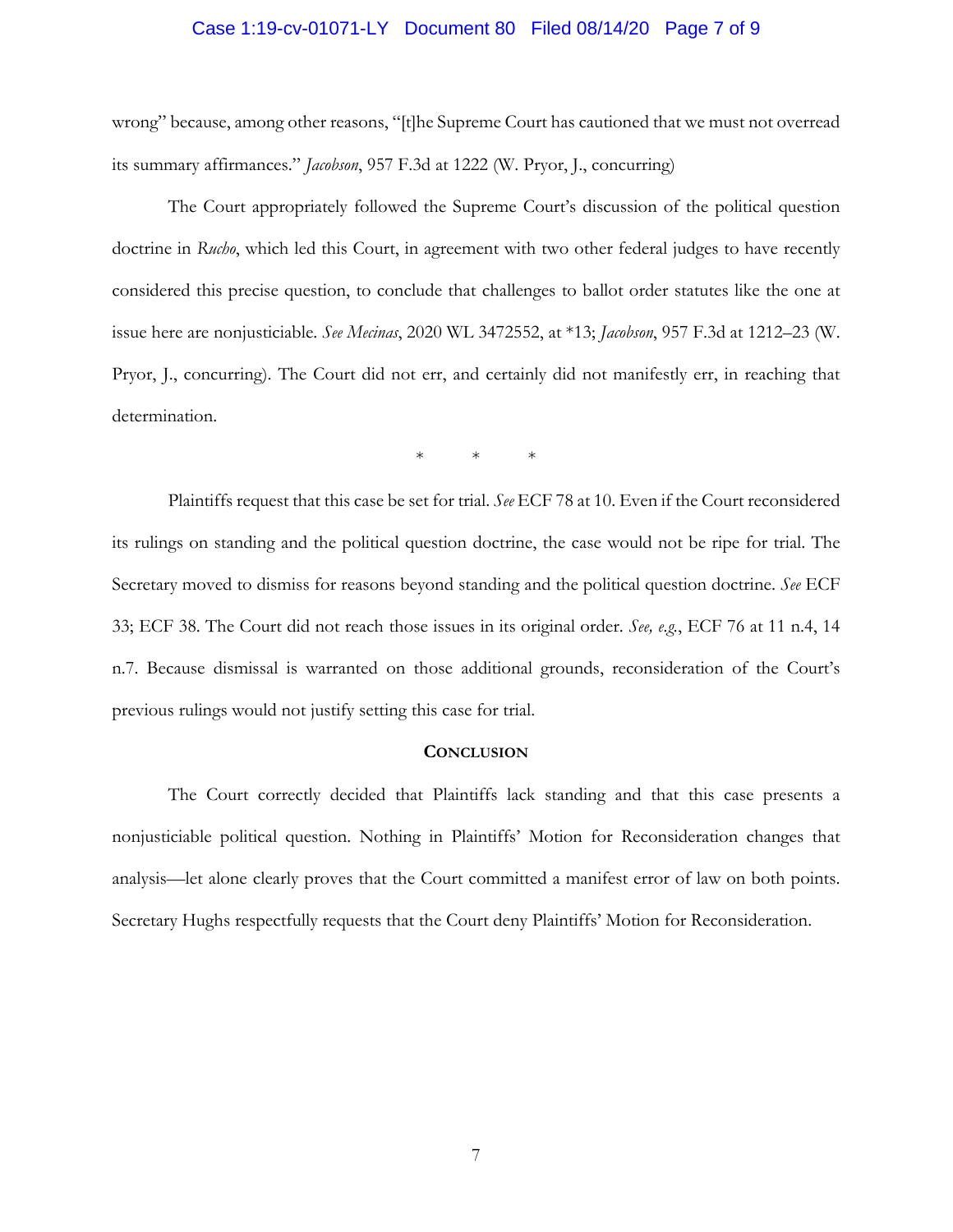## Case 1:19-cv-01071-LY Document 80 Filed 08/14/20 Page 8 of 9

KEN PAXTON Attorney General of Texas

JEFFREY C. MATEER First Assistant Attorney General

RYAN L. BANGERT Deputy First Assistant Attorney General

Date: August 14, 2020 Respectfully submitted.

*/s/ Patrick K. Sweeten* PATRICK K. SWEETEN Associate Deputy for Special Litigation

TODD LAWRENCE DISHER Deputy Chief, Special Litigation Unit

MATTHEW H. FREDERICK Deputy Solicitor General

WILLIAM T. THOMPSON Special Counsel

ERIC A. HUDSON Special Counsel

KATHLEEN T. HUNKER Special Counsel

MICHAEL R. ABRAMS Assistant Attorney General

DOMINIQUE G. STAFFORD Assistant Attorney General

OFFICE OF THE ATTORNEY GENERAL P.O. Box 12548 (MC-009) Austin, Texas 78711-2548 Tel.: (512) 936-1414 Fax: (512) 936-0545 patrick.sweeten@oag.texas.gov todd.disher@oag.texas.gov matthew.frederick@oag.texas.gov will.thompson@oag.texas.gov eric.hudson@oag.texas.gov kathleen.hunker@oag.texas.gov michael.abrams@oag.texas.gov dominique.stafford@oag.texas.gov

## **COUNSEL FOR THE TEXAS SECRETARY OF STATE**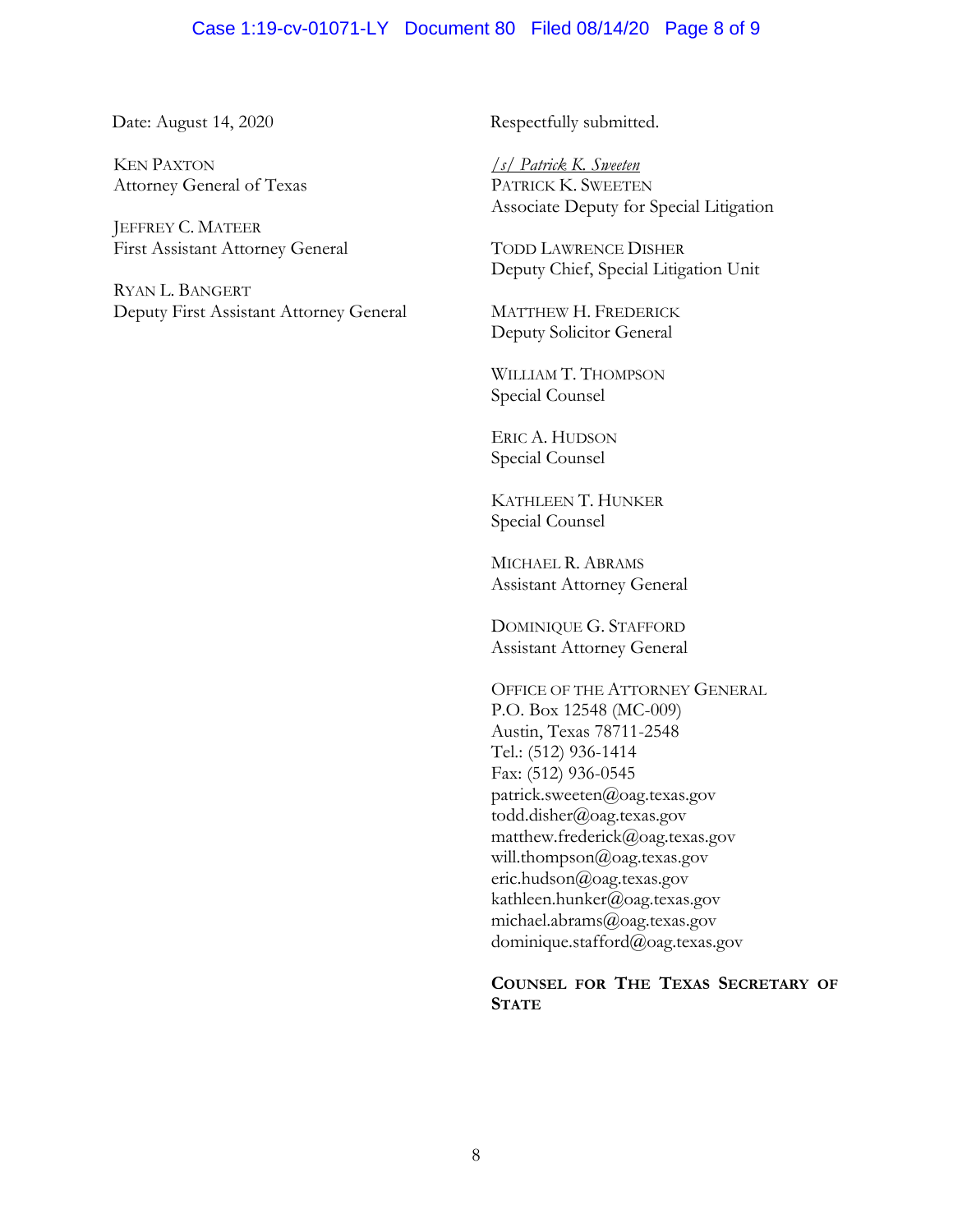# **CERTIFICATE OF SERVICE**

I certify that a true and accurate copy of the foregoing document was filed electronically (via CM/ECF) on August 14, 2020, and that all counsel of record were served by CM/ECF.

> */s/ Patrick K. Sweeten* PATRICK K. SWEETEN